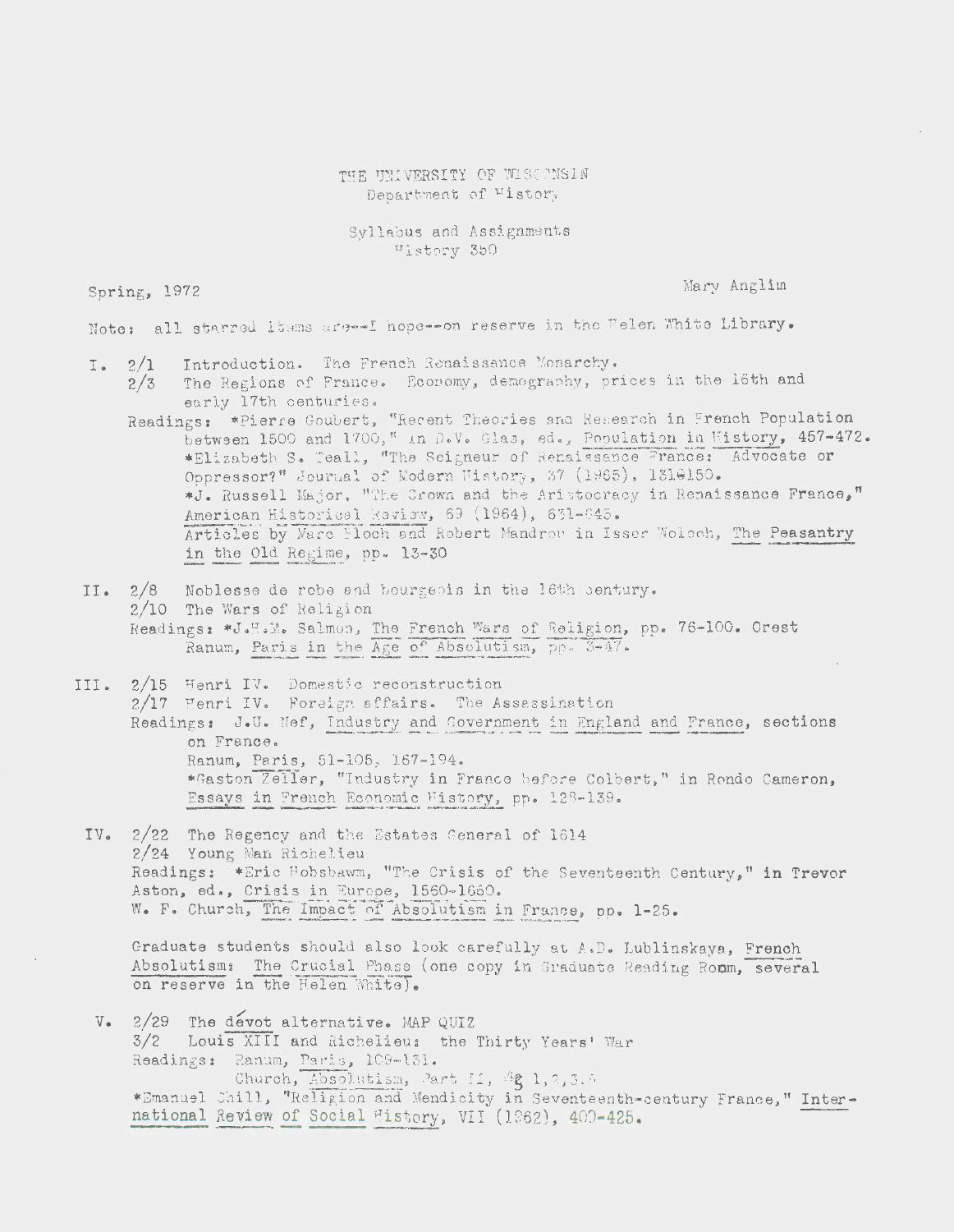Syllabus and Assignments, n. 2. History 350 vr. 3/7 Louis XIII and Richelieua domestic affairs 3/9 Art and publio relations Readings: Ranum, Paris, 132-166. Corneille, Le Cid, in M. Bishop, tr., Seventeenth Century French Drama \*Orest Ranum, "Richelisu and the Great Nobility," French Historical Studies, III  $(1963)$ ,  $184-20$ VII. 3/14 Descartes and Cartesianism 3/16 Jansenism, Phase I Readings: Descartes, Discourse on Method and Meditations (selections) Pascal, Provincial Letters (selections) VIII. 3/21 Peasant Revolts 3/23 The Regency, Mazarin, and the origins of the Fronde Readings: Woloch, The Peasantry, pp. 31-73 Wolf, Louis XIV, ch. 1-10 (skim) \*J.H.M. Salmon, "Venal Office and Popular Sedition in France," Past and Present, 37 (July, 1967), 21-43. IX. 3/28 The Fronde 3/30 Reconstruction. The young Louis XIV. Readings: Church, Absolutism, Part II,  $#s$  4,6; Part III,  $#1$ . Ranum, Paris, 197-251. Wolf, Louis XIV, ch. 11-13. \*Julian Dent, "An Aspect of the Crisis of the Seventeenth Century," Economic History Review, 20 (1967), 241-256.  $20(1967)$ ,  $241-256$ . X. **4/11** Absolutism and bureaucracy 4/13 The politics of classical culture Readings: Molière, Tartuffe, in Bishop, Drama Wolf, Louis XIV, ch. 19-20, 23-24 Ranum, Paris, 252-296. \*Emanuel Chill, "Tarfuffe, Religion, and Courtly Culture," French Historical Studies, III (1963), 151-182. XI. 4/18 The French economy under Colbert 4/20 French society in the age of Louis XIV Readings: Church, Absolutism, Part III, #s 4, 6, 11-14 Wolf, Louis XIV, ch. 25. •R.B. Grassby:-"social Status and Commercial Enterprise under Louis XIV," Economic History Review, 13 (1960), 19-38. •Nora Temple, "The Control and Exploitation of French Towns during the Ancien Regime," History, 51 (1966), 16-34.